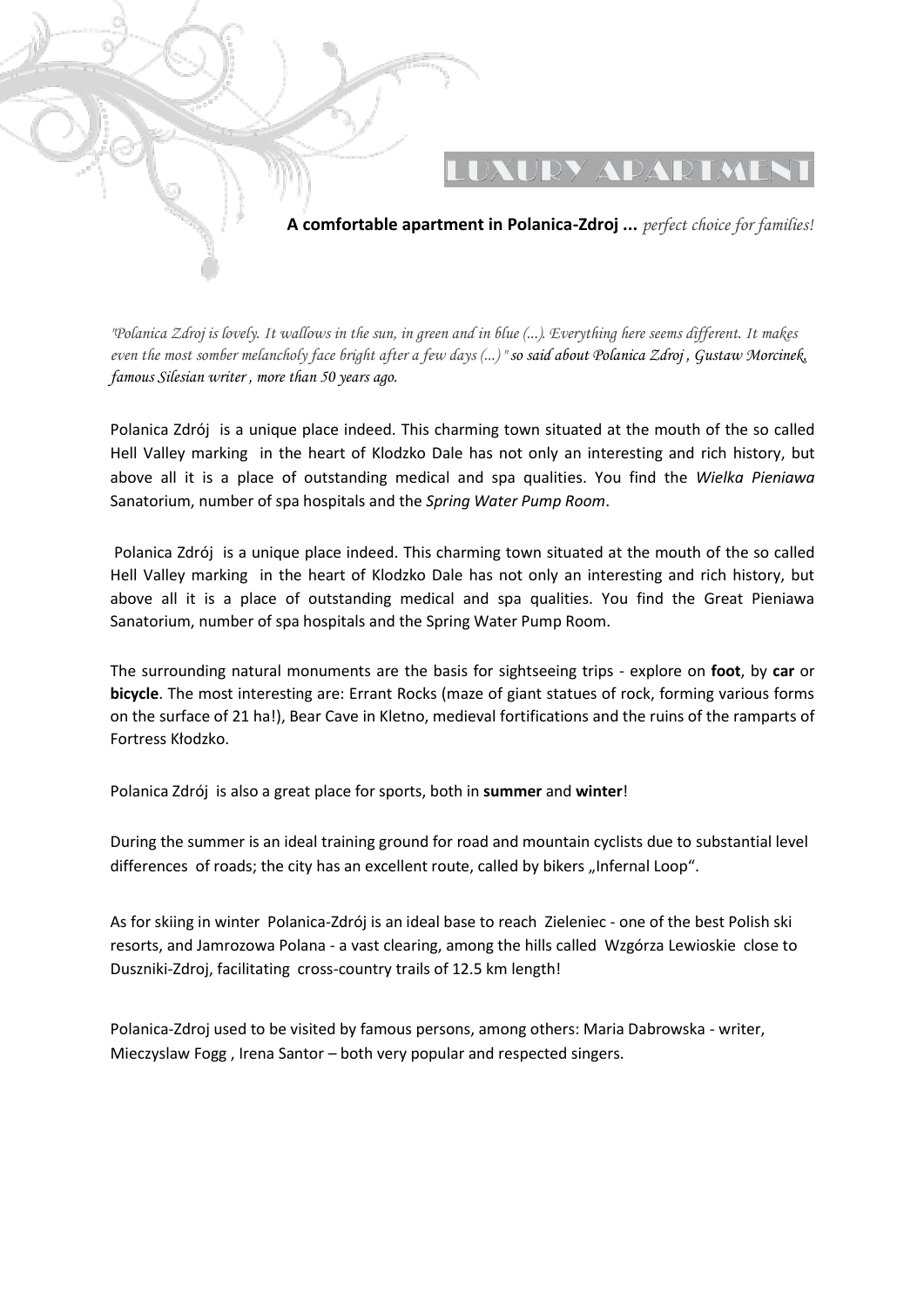

**The apartment** (60 m 2) furnished and arranged meeting highest standards was completed in the second half of 2007. Located in a beautiful, quiet location in the spa at the Spa Park in ground floor, with two balconies and an adjacent garden.



- bedroom (16 m2) sleeping 3 (double bed + single-bed)
- living room (31 m2) sleeping 3 (sofa and corner sofa)
- kitchenette (fully equipped) connected with the living room
- bathroom
- dressing room with shower



- $\triangleright$  In total can host 6 people
- $\triangleright$  Heating: gas, central heating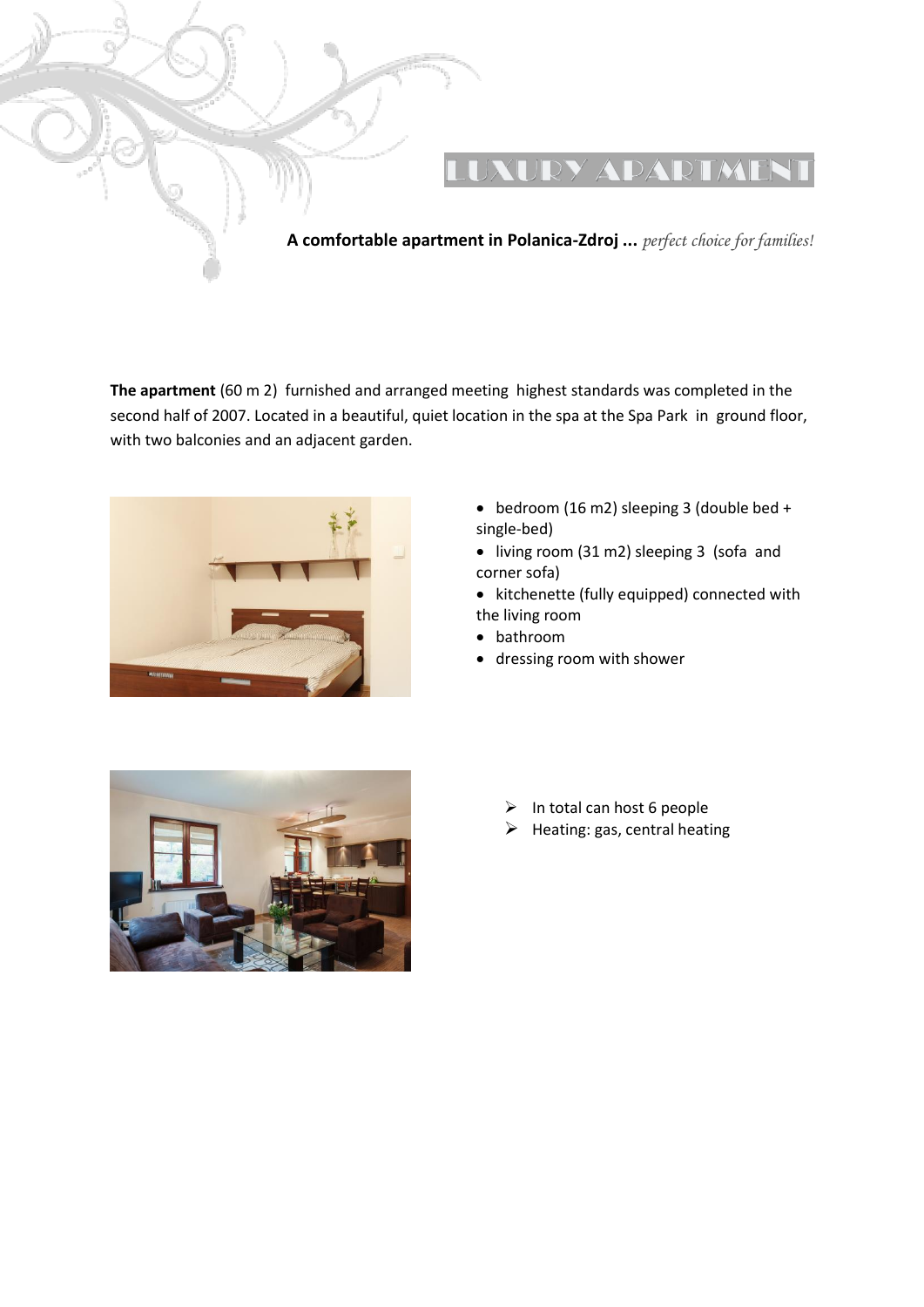## UXURY ADARTMEN

### **A comfortable apartment in Polanica-Zdroj ...** *perfect choice for families!*







#### **Facilities:**

- $\bullet$  TV + DVD
- sledge for children
- Bedding + sets to sleep (for 6 people)
- hair dryer
- ironing board + iron

#### **Kitchen:**

- refrigerator
- · electric cooker (stove)
- cutlery for 6 people
- cookware for 6 people
- set of dishes for 6 persons
- coffee set for 6 people (service)
- set of cups for 6 persons
- a set of glasses for 6 people
- set of glasses for vodka and wine for 6 persons
- Wine Opener
- **•** electric kettle
- a chair for a child

Additionally : a broom, a bucket, a mop